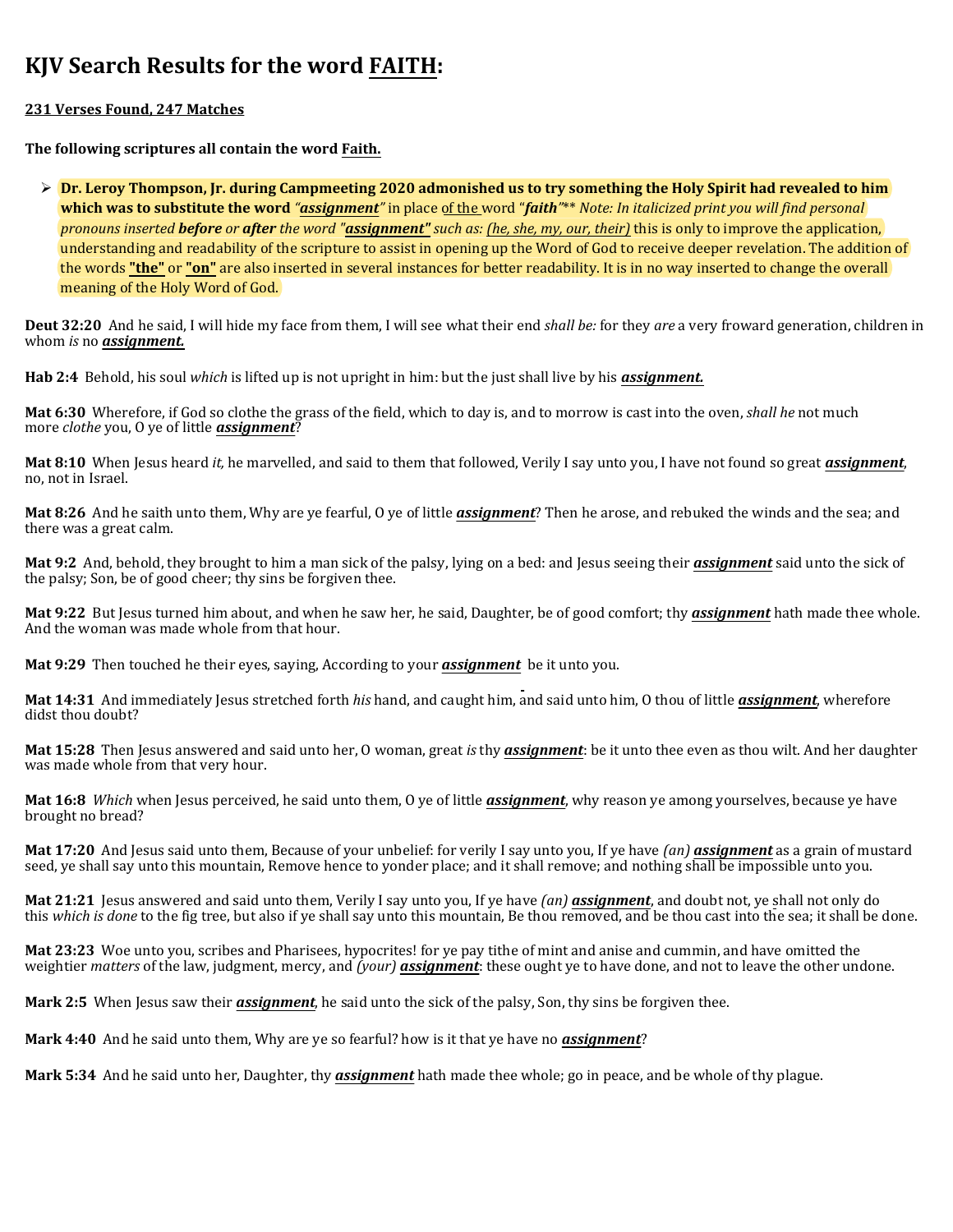**Mark 10:52** And Jesus said unto him, Go thy way; thy *assignment* hath made thee whole. And immediately he received his sight, and followed Jesus in the way.

**Mark 11:22** And Jesus answering saith unto them, Have *assignment* in God.

**Luke 5:20** And when he saw their *assignment*, he said unto him, Man, thy sins are forgiven thee.

**Luke 7:9** When Jesus heard these things, he marvelled at him, and turned him about, and said unto the people that followed him, I say unto you, I have not found so great *(an) assignment*, no, not in Israel.

**Luke 7:50** And he said to the woman, Thy *assignment* hath saved thee; go in peace.

**Luke 8:25** And he said unto them, Where is your *assignment*? And they being afraid wondered, saying one to another, What manner of man is this! for he commandeth even the winds and water, and they obey him.

**Luke 8:48** And he said unto her, Daughter, be of good comfort: thy *assignment* hath made thee whole; go in peace.

**Luke 12:28** If then God so clothe the grass, which is to day in the field, and to morrow is cast into the oven; how much more *will he clothe* you, O ye of little *assignment*?

**Luke 17:5** And the apostles said unto the Lord, Increase our *assignment*.

**Luke 17:6** And the Lord said, If ye had *assignment* as a grain of mustard seed, ye might say unto this sycamine tree, Be thou plucked up by the root, and be thou planted in the sea; and it should obey you.

**Luke 17:19** And he said unto him, Arise, go thy way: thy *assignment* hath made thee whole.

**Luke 18:8** I tell you that he will avenge them speedily. Nevertheless when the Son of man cometh, shall he find *(you fulfilling your) assignment* on the earth?

**Luke 18:42** And Jesus said unto him, Receive thy sight: thy *assignment* hath saved thee.

**Luke 22:32** But I have prayed for thee, that thy *assignment* fail not: and when thou art converted, strengthen thy brethren.

**Acts 3:16** And his name through *(your) assignment* in his name hath made this man strong, whom ye see and know: yea, *(your) assignment* which is by him hath given him this perfect soundness in the presence of you all.

**Acts 6:5** And the saying pleased the whole multitude: and they chose Stephen, a man full of *(his) assignment* and of the Holy Ghost, and Philip, and Prochorus, and Nicanor, and Timon, and Parmenas, and Nicolas a proselyte of Antioch:

**Acts 6:7** And the word of God increased; and the number of the disciples multiplied in Jerusalem greatly; and a great company of the priests were obedient to *(their) assignment*.

**Acts 6:8** And Stephen, full of *(his) assignment* and power, did great wonders and miracles among the people.

**Acts 11:24** For he was a good man, and full of the Holy Ghost and of *(his) assignment*: and much people was added unto the Lord.

**Acts 13:8** But Elymas the sorcerer (for so is his name by interpretation) withstood them, seeking to turn away the deputy from (*his) assignment*.

**Acts 14:9** The same heard Paul speak: who stedfastly beholding him, and perceiving that he had *(an) assignment* to be healed,

**Acts 14:22** Confirming the souls of the disciples, *and* exhorting them to continue in *(their) assignment*, and that we must through much tribulation enter into the kingdom of God.

**Acts 14:27** And when they were come, and had gathered the church together, they rehearsed all that God had done with them, and how he had opened the door of (*their) assignment* unto the Gentiles.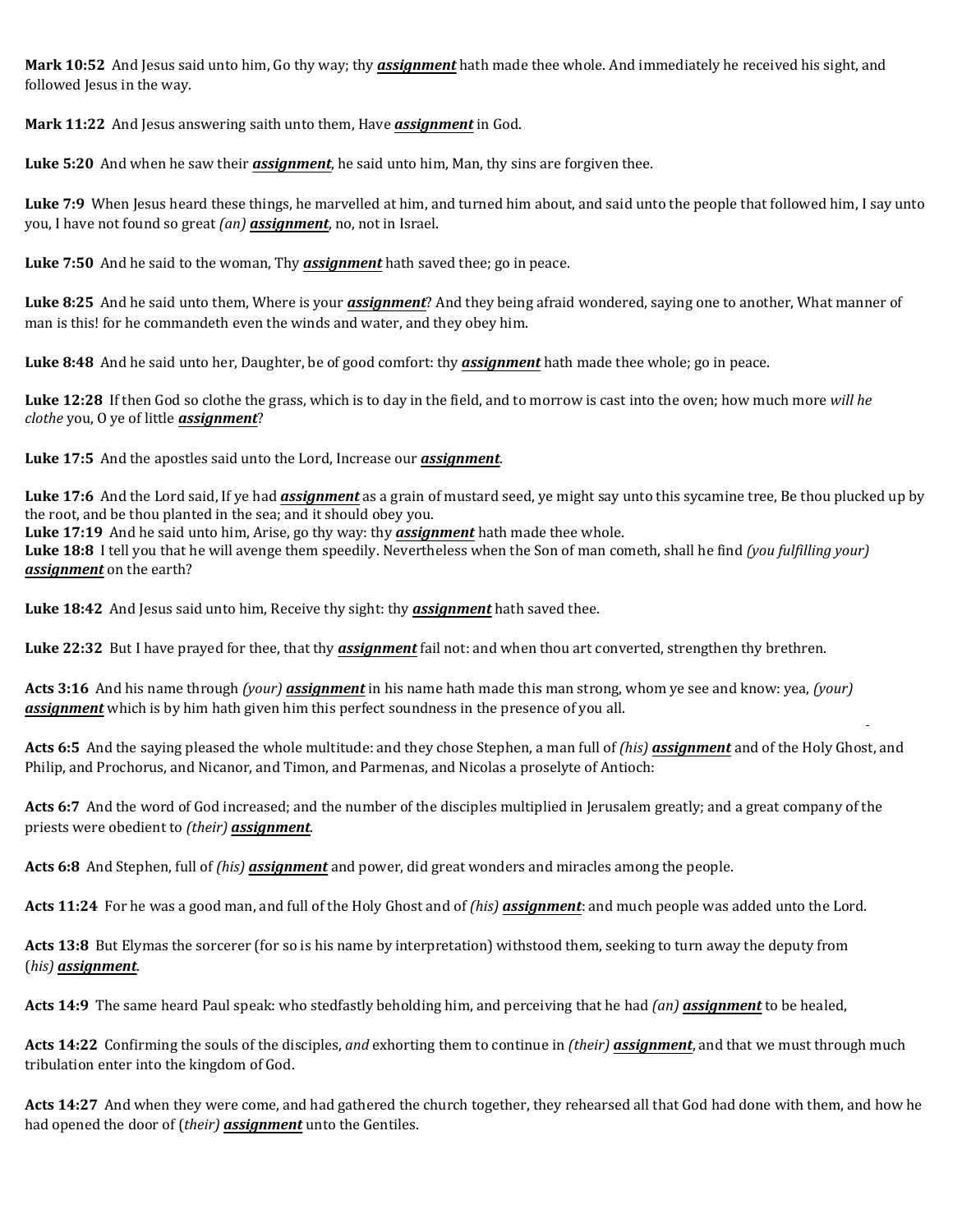**Acts 15:9** And put no difference between us and them, purifying their hearts by *(their) assignment*.

**Acts 16:5** And so were the churches established in the *assignment*, and increased in number daily.

**Acts 20:21** Testifying both to the Jews, and also to the Greeks, repentance toward God, and *(in their) assignment* toward our Lord Jesus Christ.

**Acts 24:24** And after certain days, when Felix came with his wife Drusilla, which was a Jewess, he sent for Paul, and heard him concerning the *assignment* in Christ.

**Acts 26:18** To open their eyes, *and* to turn *them* from darkness to light, and *from* the power of Satan unto God, that they may receive forgiveness of sins, and inheritance among them which are sanctified by *(their) assignment* that is in me.

**Rom 1:5** By whom we have received grace and apostleship, for obedience to *(their) assignment* among all nations, for his name:

**Rom 1:8** First, I thank my God through Jesus Christ for you all, that your *assignment* is spoken of throughout the whole world.

**Rom 1:12** That is, that I may be comforted together with you by the mutual *assignment* both of you and me.

**Rom 1:17** For therein is the righteousness of God revealed from *assignment* to *assignment*: as it is written, The just shall live by *assignment*.

**Rom 3:3** For what if some did not believe? shall their unbelief make the *assignment* of God without effect?

**Rom 3:22** Even the righteousness of God *which is* by *(the) assignment* of Jesus Christ unto all and upon all them that believe: for there is no difference:

**Rom 3:25** Whom God hath set forth *to be* a propitiation through *(their) assignment* in his blood, to declare his righteousness for the remission of sins that are past, through the forbearance of God;

**Rom 3:27** Where *is* boasting then? It is excluded. By what law? of works? Nay: but by the law of *assignment*.

**Rom 3:28** Therefore we conclude that a man is justified by *(his) assignment* without the deeds of the law.

**Rom 3:30** Seeing *it is* one God, which shall justify the circumcision by *(his) assignment*, and uncircumcision through *(his) assignment*.

**Rom 3:31** Do we then make void the law through *(our) assignment*? God forbid: yea, we establish the law.

**Rom 4:5** But to him that worketh not, but believeth on him that justifieth the ungodly, his *assignment* is counted for righteousness.

**Rom 4:9** *Cometh* this blessedness then upon the circumcision *only,* or upon the uncircumcision also? for we say that *assignment* was reckoned to Abraham for righteousness.

**Rom 4:11** And he received the sign of circumcision, a seal of the righteousness of the *assignment* which *he had yet* being uncircumcised: that he might be the father of all them that believe, though they be not circumcised; that righteousness might be imputed unto them also:

**Rom 4:12** And the father of circumcision to them who are not of the circumcision only, but who also walk in the steps of that *assignment* of our father Abraham, which *he had* being *yet* uncircumcised.

**Rom 4:13** For the promise, that he should be the heir of the world, *was* not to Abraham, or to his seed, through the law, but through the righteousness of *assignment*.

**Rom 4:14** For if they which are of the law *be* heirs, *(the) assignment* is made void, and the promise made of none effect:

**Rom 4:16** Therefore *it is* of *(our) assignment*, that *it might be* by grace; to the end the promise might be sure to all the seed; not to that only which is of the law, but to that also which is of the *assignment* of Abraham; who is the father of us all,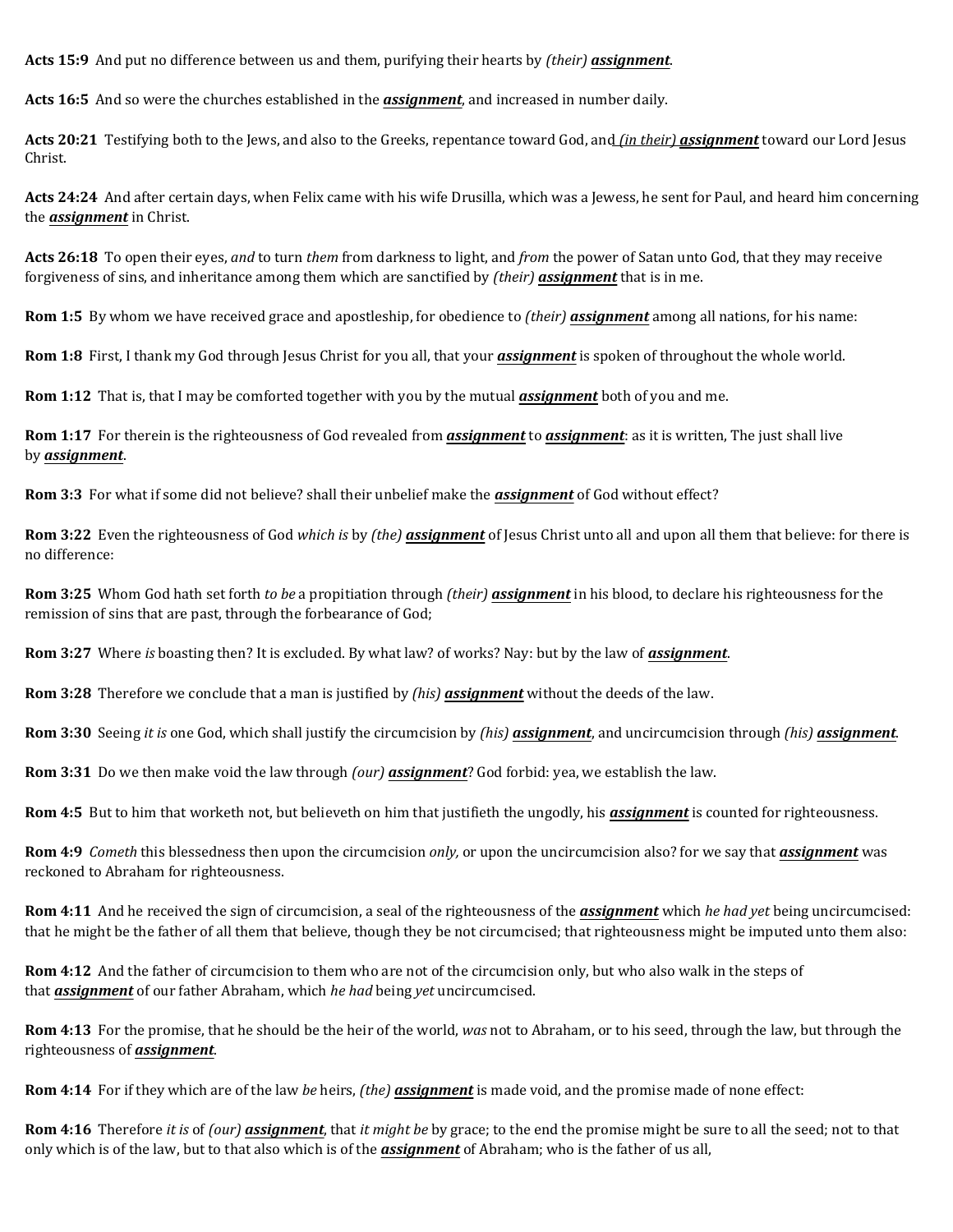**Rom 4:19** And being not weak in *(his) assignment*, he considered not his own body now dead, when he was about an hundred years old, neither yet the deadness of Sara's womb:

**Rom 4:20** He staggered not at the promise of God through unbelief; but was strong in *(his) assignment*, giving glory to God;

**Rom 5:1** Therefore being justified by *(our) assignment*, we have peace with God through our Lord Jesus Christ:

**Rom 5:2** By whom also we have access by *(our) assignment* into this grace wherein we stand, and rejoice in hope of the glory of God.

**Rom 9:30** What shall we say then? That the Gentiles, which followed not after righteousness, have attained to righteousness, even the righteousness which is of *(our) assignment*.

**Rom 9:32** Wherefore? Because *they sought it* not by *assignment*, but as it were by the works of the law. For they stumbled at that stumblingstone;

**Rom 10:6** But the righteousness which is of *(our) assignment* speaketh on this wise, Say not in thine heart, Who shall ascend into heaven? (that is, to bring Christ down *from above:)*

**Rom 10:8** But what saith it? The word is nigh thee, *even* in thy mouth, and in thy heart: that is, the word of *(our) assignment*, which we preach;

**Rom 10:17** So then *(our) assignment cometh* by hearing, and hearing by the word of God.

**Rom 11:20** Well; because of unbelief they were broken off, and thou standest by *assignment*. Be not highminded, but fear:

**Rom 12:3** For I say, through the grace given unto me, to every man that is among you, not to think *of himself* more highly than he ought to think; but to think soberly, according as God hath dealt to every man the measure of *(his) assignment*.

**Rom 12:6** Having then gifts differing according to the grace that is given to us, whether prophecy, *let us prophesy* according to the proportion of *(our) assignment*;

**Rom 14:1** Him that is weak in *(his) assignment* receive ye, *but* not to doubtful disputations.

**Rom 14:22** Hast thou *(an) assignment*? have *it* to thyself before God. Happy *is* he that condemneth not himself in that thing which he alloweth.

**Rom 14:23** And he that doubteth is damned if he eat, because *he eateth* not of *(his) assignment*: for whatsoever *is* not of *(his) assignment* is sin.

**Rom 16:26** But now is made manifest, and by the scriptures of the prophets, according to the commandment of the everlasting God, made known to all nations for the obedience of *(their) assignment*:

**1Co 2:5** That your *assignment* should not stand in the wisdom of men, but in the power of God.

**1Co 12:9** To another *(is given an) assignment* by the same Spirit; to another the gifts of healing by the same Spirit;

**1Co 13:2** And though I have *the gift of* prophecy, and understand all mysteries, and all knowledge; and though I have all *(my) assignment*, so that I could remove mountains, and have not charity, I am nothing.

**1Co 13:13** And now abideth *(my) assignment*, hope, charity, these three; but the greatest of these *is* charity.

**1Co 15:14** And if Christ be not risen, then *is* our preaching vain, and (my or your) *assignment is* also vain.

**1Co 15:17** And if Christ be not raised, *(my or your) assignment is* vain; ye are yet in your sins.

**1Co 16:13** Watch ye, stand fast in *(your) assignment*, quit you like men, be strong.

**2Co 1:24** Not for that we have dominion over your *assignment*, but are helpers of your joy: for by *(your) assignment* ye stand.

**2Co 4:13** We having the same spirit of *assignment*, according as it is written, I believed, and therefore have I spoken; we also believe, and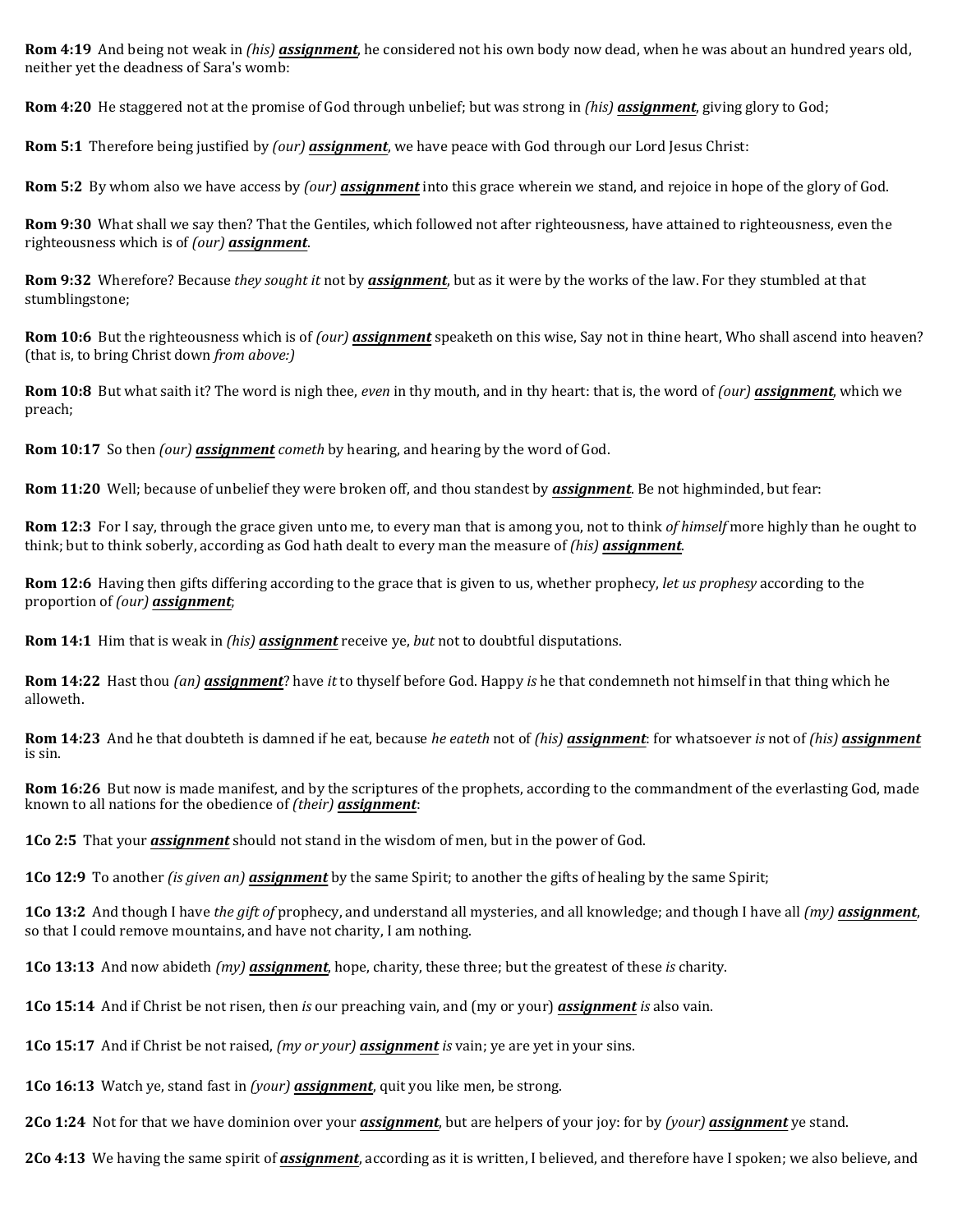therefore speak;

**2Co 5:7** (For we walk by *(our) assignment*, not by sight:)

**2Co 8:7** Therefore, as ye abound in every *thing, in (your) assignment*, and utterance, and knowledge, and *in* all diligence, and *in* your love to us, *see* that ye abound in this grace also.

**2Co 10:15** Not boasting of things without *our* measure, *that is,* of other men's labours; but having hope, when your *assignment* is increased, that we shall be enlarged by you according to our rule abundantly,

**2Co 13:5** Examine yourselves, whether ye be in *(your) assignment*; prove your own selves. Know ye not your own selves, how that Jesus Christ is in you, except ye be reprobates?

**Gal 1:23** But they had heard only, That he which persecuted us in times past now preacheth the *assignment* which once he destroyed.

**Gal 2:16** Knowing that a man is not justified by the works of the law, but by the *assignment* of Jesus Christ, even we have believed in Jesus Christ, that we might be justified by the *assignment* of Christ, and not by the works of the law: for by the works of the law shall no flesh be justified.

Gal 2:20 I am crucified with Christ: nevertheless I live; yet not I, but Christ liveth in me: and the life which I now live in the flesh I live by the *assignment* of the Son of God, who loved me, and gave himself for me.

**Gal 3:2** This only would I learn of you, Received ye the Spirit by the works of the law, or by the hearing of *(my) assignment*?

**Gal 3:5** He therefore that ministereth to you the Spirit, and worketh miracles among you, *doeth he it* by the works of the law, or by the hearing of *(my or the) assignment*?

**Gal 3:7** Know ye therefore that they which are (*on their) assignment*, the same are the children of Abraham.

**Gal 3:8** And the scripture, foreseeing that God would justify the heathen through *(the giving of His) assignment (to each person)*, preached before the gospel unto Abraham, *saying,* In thee shall all nations be blessed.

**Gal 3:9** So then they which be *(on their) assignment* are blessed with faithful Abraham.

**Gal 3:11** But that no man is justified by the law in the sight of God, *it is* evident: for, The just shall live by *(carrying out their) assignment*.

**Gal 3:12** And the law is not of *(an) assignment*: but, The man that doeth them shall live in them.

**Gal 3:14** That the blessing of Abraham might come on the Gentiles through Jesus Christ; that we might receive the promise of the Spirit through *(our) assignment*.

**Gal 3:22** But the scripture hath concluded all under sin, that the promise *(contained in our) assignment* of Jesus Christ might be given to them that believe.

**Gal 3:23** But before *(our) or (my) assignment* came, we were kept under the law, shut up unto the *assignment* which should afterwards be revealed.

**Gal 3:24** Wherefore the law was our schoolmaster *to bring us* unto Christ, that we might be justified by *(our) assignment*.

**Gal 3:25** But after that *assignment* is come, we are no longer under a schoolmaster.

**Gal 3:26** For ye are all the children of God by *(our) assignment* in Christ Jesus.

**Gal 5:5** For we through the Spirit wait for the hope of righteousness by *(our) assignment*.

**Gal 5:6** For in Jesus Christ neither circumcision availeth any thing, nor uncircumcision; but *(its our) assignment* which worketh by love.

**Gal 5:22** But the fruit of the Spirit is love, joy, peace, longsuffering, gentleness, goodness, *(our) assignment*,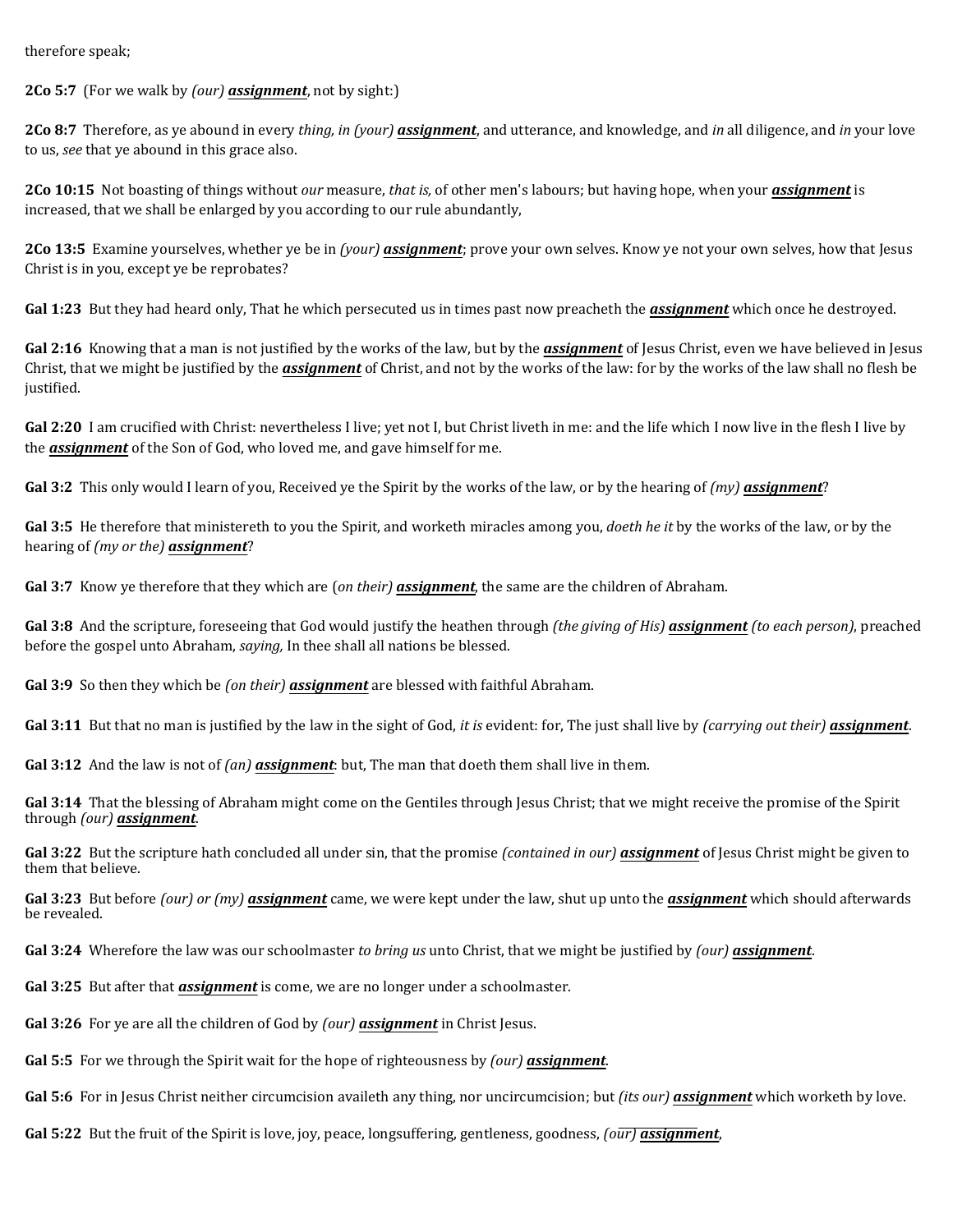**Gal 6:10** As we have therefore opportunity, let us do good unto all *men,* especially unto them who are of the household of *(our) assignment*.

**Eph 1:15** Wherefore I also, after I heard of your *assignment* in the Lord Jesus, and love unto all the saints,

**Eph 2:8** For by grace are ye saved through *(your) assignment*; and that not of yourselves: *it is* the gift of God:

**Eph 3:12** In whom we have boldness and access with confidence by the *assignment (given to each of us)* of him.

**Eph 3:17** That Christ may dwell in your hearts by *(the carrying out of your) assignment*; that ye, being rooted and grounded in love,

**Eph 4:5** One Lord, one *assignment*, one baptism,

**Eph 4:13** Till we all come in the unity of the *(our) assignment*, and of the knowledge of the Son of God, unto a perfect man, unto the measure of the stature of the fulness of Christ:

**Eph 6:16** Above all, taking the shield of *(our) assignment*, wherewith ye shall be able to quench all the fiery darts of the wicked.

**Eph 6:23** Peace *be* to the brethren, and love with *(an) assignment*, from God the Father and the Lord Jesus Christ.

**Php 1:25** And having this confidence, I know that I shall abide and continue with you all for your furtherance and joy of *(carrying out to completion your) assignment*;

**Php 1:27** Only let your conversation be as it becometh the gospel of Christ: that whether I come and see you, or else be absent, I may hear of your affairs, that ye stand fast in one spirit, with one mind striving together for the *assignment* of the gospel;

**Php 2:17** Yea, and if I be offered upon the sacrifice and service of your *assignment*, I joy, and rejoice with you all.

**Php 3:9** And be found in him, not having mine own righteousness, which is of the law, but that which is through (*your) assignment* of Christ, the righteousness which is of God by *assignment*:

**Col 1:4** Since we heard of your *assignment* in Christ Jesus, and of the love *which ye have* to all the saints,

**Col 1:23** If ye continue in the *assignment* grounded and settled, and *be* not moved away from the hope of the gospel, which ye have heard, *and* which was preached to every creature which is under heaven; whereof I Paul am made a minister;

**Col 2:5** For though I be absent in the flesh, yet am I with you in the spirit, joying and beholding your order, and the stedfastness of your *assignment* in Christ.

**Col 2:7** Rooted and built up in him, and stablished in the *assignment*, as ye have been taught, abounding therein with thanksgiving.

**Col 2:12** Buried with him in baptism, wherein also ye are risen with *him* through the *assignment* of the operation of God, who hath raised him from the dead.

**1Th 1:3** Remembering without ceasing your work of *assignment*, and labour of love, and patience of hope in our Lord Jesus Christ, in the sight of God and our Father;

**1Th 1:8** For from you sounded out the word of the Lord not only in Macedonia and Achaia, but also in every place your *assignment* to God-ward is spread abroad; so that we need not to speak any thing.

**1Th 3:2** And sent Timotheus, our brother, and minister of God, and our fellowlabourer in the gospel of Christ, to establish you, and to comfort you concerning your *assignment*:

**1Th 3:5** For this cause, when I could no longer forbear, I sent to know your *assignment*, lest by some means the tempter have tempted you, and our labour be in vain.

**1Th 3:6** But now when Timotheus came from you unto us, and brought us good tidings of your *assignment* and charity, and that ye have good remembrance of us always, desiring greatly to see us, as we also *to see* you: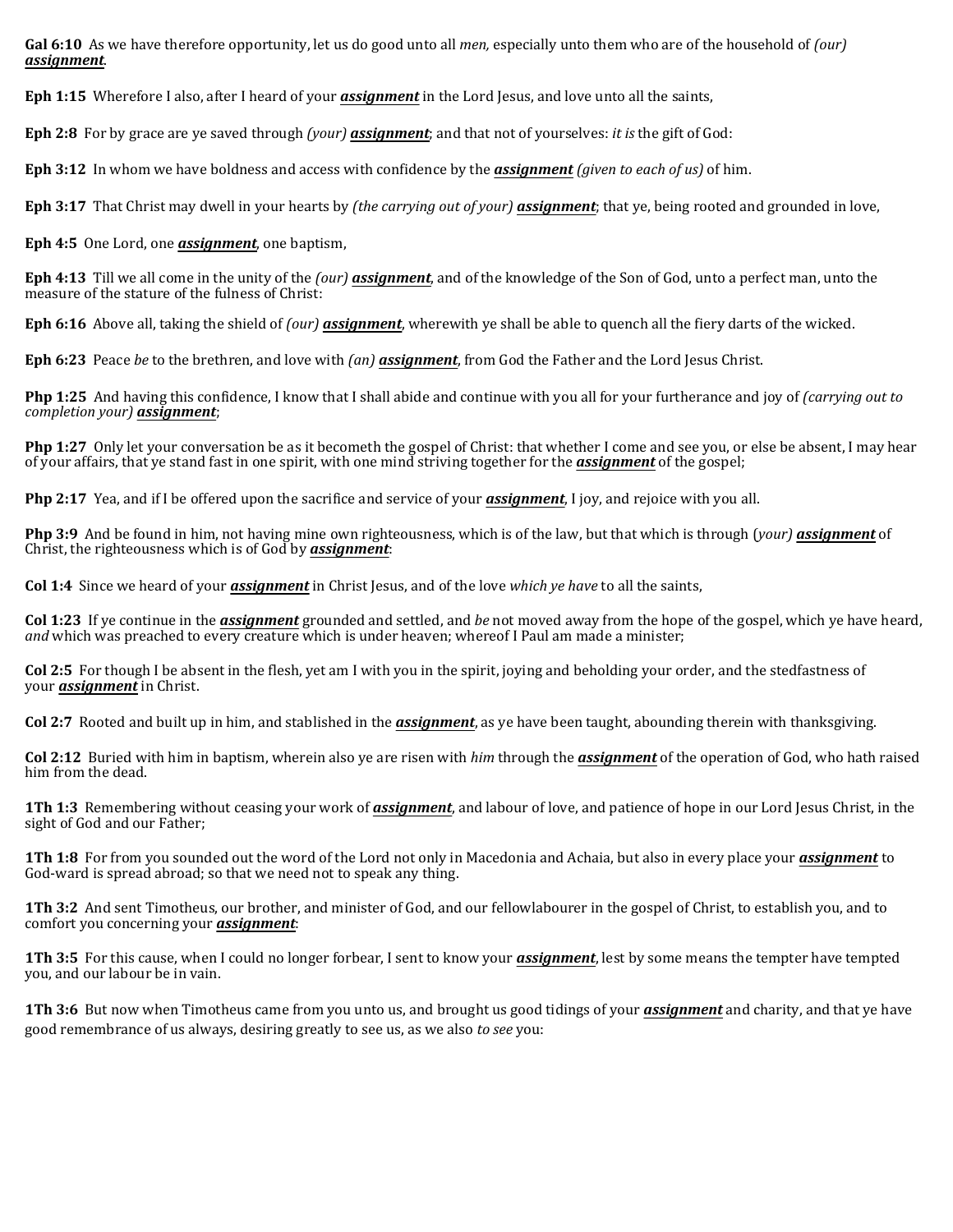**1Th 3:7** Therefore, brethren, we were comforted over you in all our affliction and distress by your *assignment*:

**1Th 3:10** Night and day praying exceedingly that we might see your face, and might perfect that which is lacking in your *assignment*?

**1Th 5:8** But let us, who are of the day, be sober, putting on the breastplate of *(our) assignment* and love; and for an helmet, the hope of salvation.

**2Th 1:3** We are bound to thank God always for you, brethren, as it is meet, because that your *assignment* groweth exceedingly, and the charity of every one of you all toward each other aboundeth;

**2Th 1:4** So that we ourselves glory in you in the churches of God for your patience and *(your) assignment* in all your persecutions and tribulations that ye endure:

**2Th 1:11** Wherefore also we pray always for you, that our God would count you worthy of *this* calling, and fulfil all the good pleasure of *his* goodness, and the work of *(your) assignment* with power:

**2Th 3:2** And that we may be delivered from unreasonable and wicked men: for all *men* have not *(the / an) assignment*.

**1Ti 1:2** Unto Timothy, *my* own son in *(this) assignment*: Grace, mercy, *and* peace, from God our Father and Jesus Christ our Lord.

**1Ti 1:4** Neither give heed to fables and endless genealogies, which minister questions, rather than godly edifying which is in *(your) assignment*: *so do.*

**1Ti 1:5** Now the end of the commandment is charity out of a pure heart, and *of* a good conscience, and *of assignment* unfeigned:

**1Ti 1:14** And the grace of our Lord was exceeding abundant with *(His) assignment* and love which is in Christ Jesus.

**1Ti 1:19** Holding *(your) assignment*, and a good conscience; which some having put away concerning *(their) assignment* have made shipwreck:

**1Ti 2:7** Whereunto I am ordained a preacher, and an apostle, (I speak the truth in Christ, *and* lie not;) a teacher of the Gentiles in *assignment* and verity.

**1Ti 2:15** Notwithstanding she shall be saved in childbearing, if they continue in *assignment* and charity and holiness with sobriety.

**1Ti 3:9** Holding the mystery of *(our) assignment* in a pure conscience.

**1Ti 3:13** For they that have used the office of a deacon well purchase to themselves a good degree, and great boldness in *(their) assignment* which is in Christ Jesus.

**1Ti 4:1** Now the Spirit speaketh expressly, that in the latter times some shall depart from *(their) assignment*, giving heed to seducing spirits, and doctrines of devils;

**1Ti 4:6** If thou put the brethren in remembrance of these things, thou shalt be a good minister of Jesus Christ, nourished up in the words of *(their) assignment* and of good doctrine, whereunto thou hast attained.

**1Ti 4:12** Let no man despise thy youth; but be thou an example of the believers, in word, in conversation, in charity, in spirit, in *(his) assignment*, in purity.

**1Ti 5:8** But if any provide not for his own, and specially for those of his own house, he hath denied *(his) assignment*, and is worse than an infidel.

**1Ti 5:12** Having damnation, because they have cast off their first *assignment*.

**1Ti 6:10** For the love of money is the root of all evil: which while some coveted after, they have erred from (*their) assignment*, and pierced themselves through with many sorrows.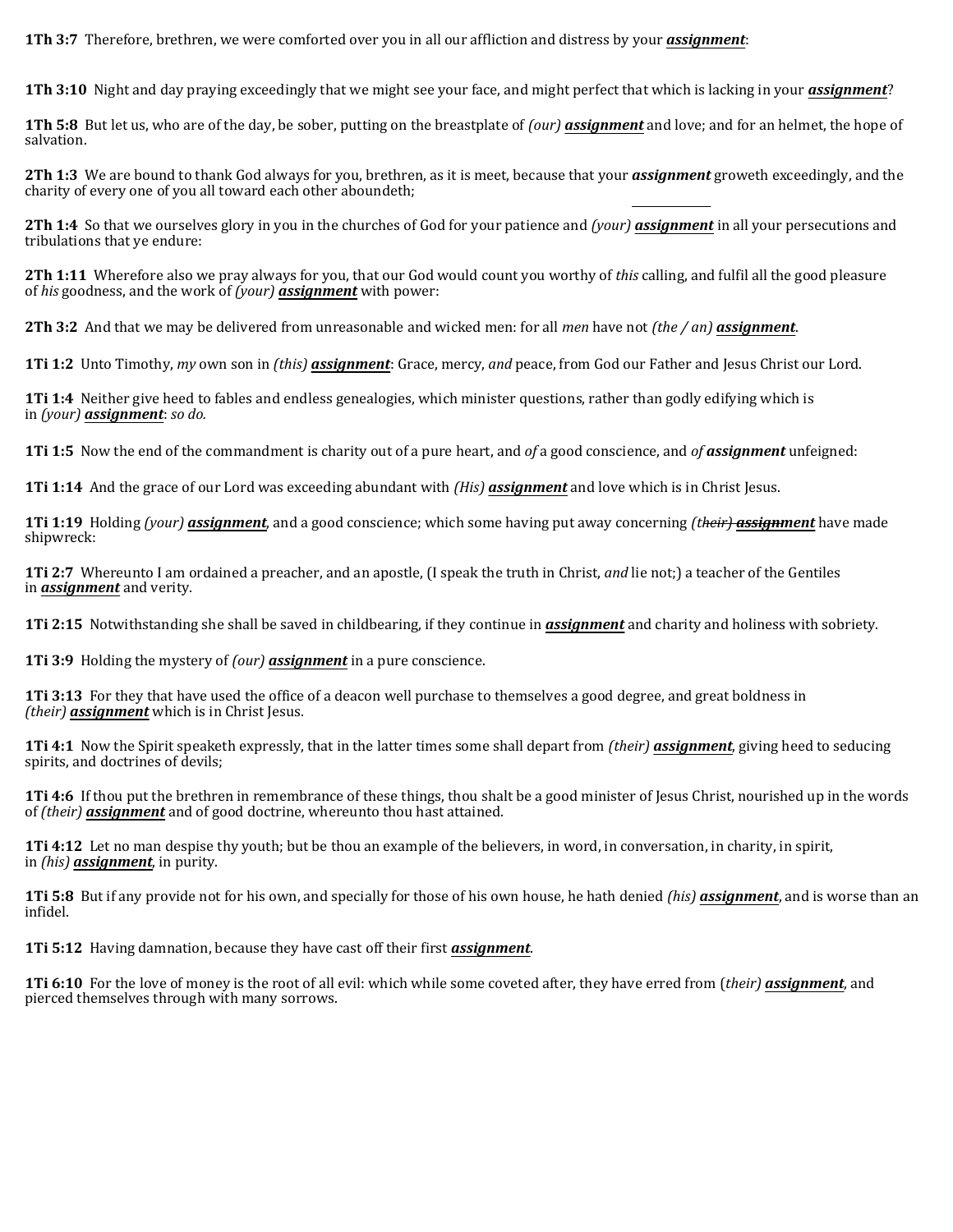**1Ti 6:11** But thou, O man of God, flee these things; and follow after righteousness, godliness, *(your) assignment*, love, patience, meekness.

**1Ti 6:12** Fight the good fight of *(your) assignment*, lay hold on eternal life, whereunto thou art also called, and hast professed a good profession before many witnesses.

**1Ti 6:21** Which some professing have erred concerning (*their*) *assignment*. Grace *be* with thee. Amen. The first to Timothy was written from Laodicea, which is the chiefest city of Phrygia Pacatiana.

**2Ti 1:5** When I call to remembrance the unfeigned *assignment* that is in thee, which dwelt first in thy grandmother Lois, and thy mother Eunice; and I am persuaded that in thee also.

**2Ti 1:13** Hold fast the form of sound words, which thou hast heard of me, in *(my) assignment* and love which is in Christ Jesus.

**2Ti 2:18** Who concerning the truth have erred, saying that the resurrection is past already; and overthrow the *assignment* of some.

**2Ti 2:22** Flee also youthful lusts: but follow righteousness, *(your) assignment*, charity, peace, with them that call on the Lord out of a pure heart.

**2Ti 3:8** Now as Jannes and Jambres withstood Moses, so do these also resist the truth: men of corrupt minds, reprobate concerning (*their*) *assignment*.

**2Ti 3:10** But thou hast fully known my doctrine, manner of life, purpose, *(my) assignment*, longsuffering, charity, patience,

**2Ti 3:15** And that from a child thou hast known the holy scriptures, which are able to make thee wise unto salvation through *(their) assignment* which is in Christ Jesus.

**2Ti 4:7** I have fought a good *assignment*, I have finished *my* course, I have kept *(my) assignment*:

**Titus 1:1** Paul, a servant of God, and an apostle of Jesus Christ, according to the *assignment* of God's elect, and the acknowledging of the truth which is after godliness;

**Titus 1:4** To Titus, *mine* own son after the common *assignment*: Grace, mercy, *and* peace, from God the Father and the Lord Jesus Christ our Saviour.

**Titus 1:13** This witness is true. Wherefore rebuke them sharply, that they may be sound in *(their) assignment*;

**Titus 2:2** That the aged men be sober, grave, temperate, sound in *(their) assignment*, in charity, in patience.

**Titus 3:15** All that are with me salute thee. Greet them that love us in the *assignment*. Grace *be* with you all. Amen. It was written to Titus, ordained the first bishop of the church of the Cretians, from Nicopolis of Macedonia.

**Phm 1:5** Hearing of thy love and *(your) assignment*, which thou hast toward the Lord Jesus, and toward all saints;

**Phm 1:6** That the communication of thy *assignment* may become effectual by the acknowledging of every good thing which is in you in Christ Jesus.

**Heb 4:2** For unto us was the gospel preached, as well as unto them: but the word preached did not profit them, not being mixed with *(the) assignment* in them that heard *it.*

**Heb 6:1** Therefore leaving the principles of the doctrine of Christ, let us go on unto perfection; not laying again the foundation of repentance from dead works, and of *(our) assignment* toward God,

**Heb 6:12** That ye be not slothful, but followers of them who through *(their) assignment* and patience inherit the promises.

**Heb 10:22** Let us draw near with a true heart in full assurance of *(our) assignment*, having our hearts sprinkled from an evil conscience, and our bodies washed with pure water.

**Heb 10:23** Let us hold fast the profession of (*our) assignment* without wavering; (for he *is* faithful that promised;)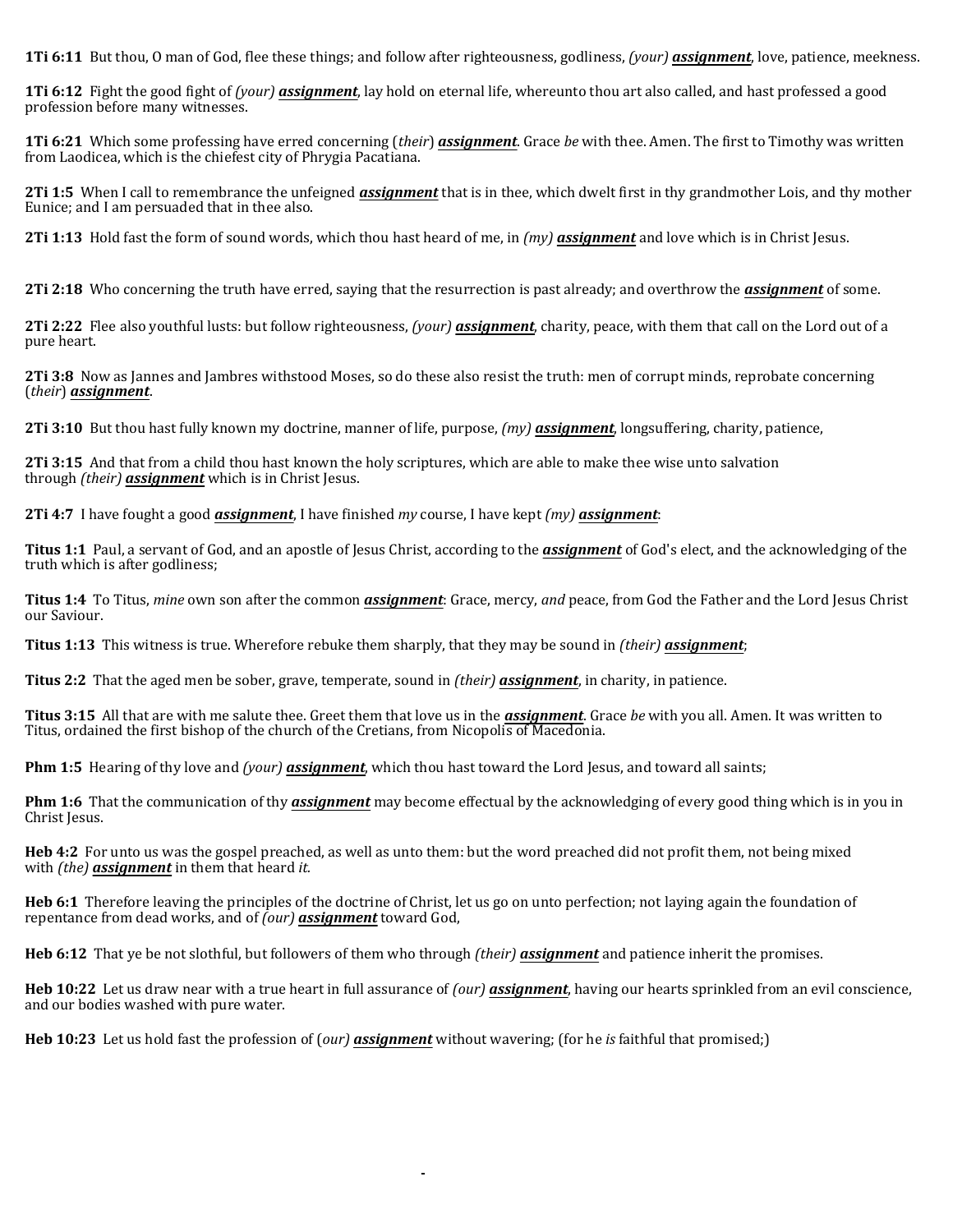**Heb 10:38** Now the just shall live by *(their) assignment*: but if *any man* draw back, my soul shall have no pleasure in him.

**Heb 11:1** Now (*my) assignment* is the substance of things hoped for, the evidence of things not seen.

**Heb 11:3** Through (our) *assignment* we understand that the worlds were framed by the word of God, so that things which are seen were not made of things which do appear.

**Heb 11:4** By *(his) assignment* Abel offered unto God a more excellent sacrifice than Cain, by which he obtained witness that he was righteous, God testifying of his gifts: and by it he being dead yet speaketh.

**Heb 11:5** By *(his) assignment* Enoch was translated that he should not see death; and was not found, because God had translated him: for before his translation he had this testimony, that he pleased God.

**Heb 11:6** But without *(an) or (my) assignment it is* impossible to please *him:* for he that cometh to God must believe that he is, and *that* he is a rewarder of them that diligently seek him.

**Heb 11:7** By *(his) assignment* Noah, being warned of God of things not seen as yet, moved with fear, prepared an ark to the saving of his house; by the which he condemned the world, and became heir of the righteousness which is by *assignment*.

**Heb 11:8** By *(his) assignment* Abraham, when he was called to go out into a place which he should after receive for an inheritance, obeyed; and he went out, not knowing whither he went.

**Heb 11:9** By *(his) assignment* he sojourned in the land of promise, as *in* a strange country, dwelling in tabernacles with Isaac and Jacob, the heirs with him of the same promise:

**Heb 11:11** Through *(her) assignment* also Sara herself received strength to conceive seed, and was delivered of a child when she was past age, because she judged him faithful who had promised.

**Heb 11:13** These all died in *(their) assignment*, not having received the promises, but having seen them afar off, and were persuaded of *them,* and embraced *them,* and confessed that they were strangers and pilgrims on the earth.

**Heb 11:17** By *(his) assignment* Abraham, when he was tried, offered up Isaac: and he that had received the promises offered up his only begotten *son,*

**Heb 11:20** By *(his) or (the) assignment* Isaac blessed Jacob and Esau concerning things to come.

**Heb 11:21** By *(his) assignment* Jacob, when he was a dying, blessed both the sons of Joseph; and worshipped, *leaning* upon the top of his staff.

**Heb 11:22** By *(his) assignment* Joseph, when he died, made mention of the departing of the children of Israel; and gave commandment concerning his bones.

**Heb 11:23** By *(his) assignment* Moses, when he was born, was hid three months of his parents, because they saw *he was* a proper child; and they were not afraid of the king's commandment.

**Heb 11:24** By *(his) assignment* Moses, when he was come to years, refused to be called the son of Pharaoh's daughter;

**Heb 11:27** By *(or because of his) assignment* he forsook Egypt, not fearing the wrath of the king: for he endured, as seeing him who is invisible.

**Heb 11:28** Through *(his) assignment* he kept the passover, and the sprinkling of blood, lest he that destroyed the firstborn should touch them.

**Heb 11:29** By *(their) assignment* they passed through the Red sea as by dry *land:* which the Egyptians assaying to do were drowned.

**Heb 11:31** By *assignment* the harlot Rahab perished not with them that believed not, when she had received the spies with peace.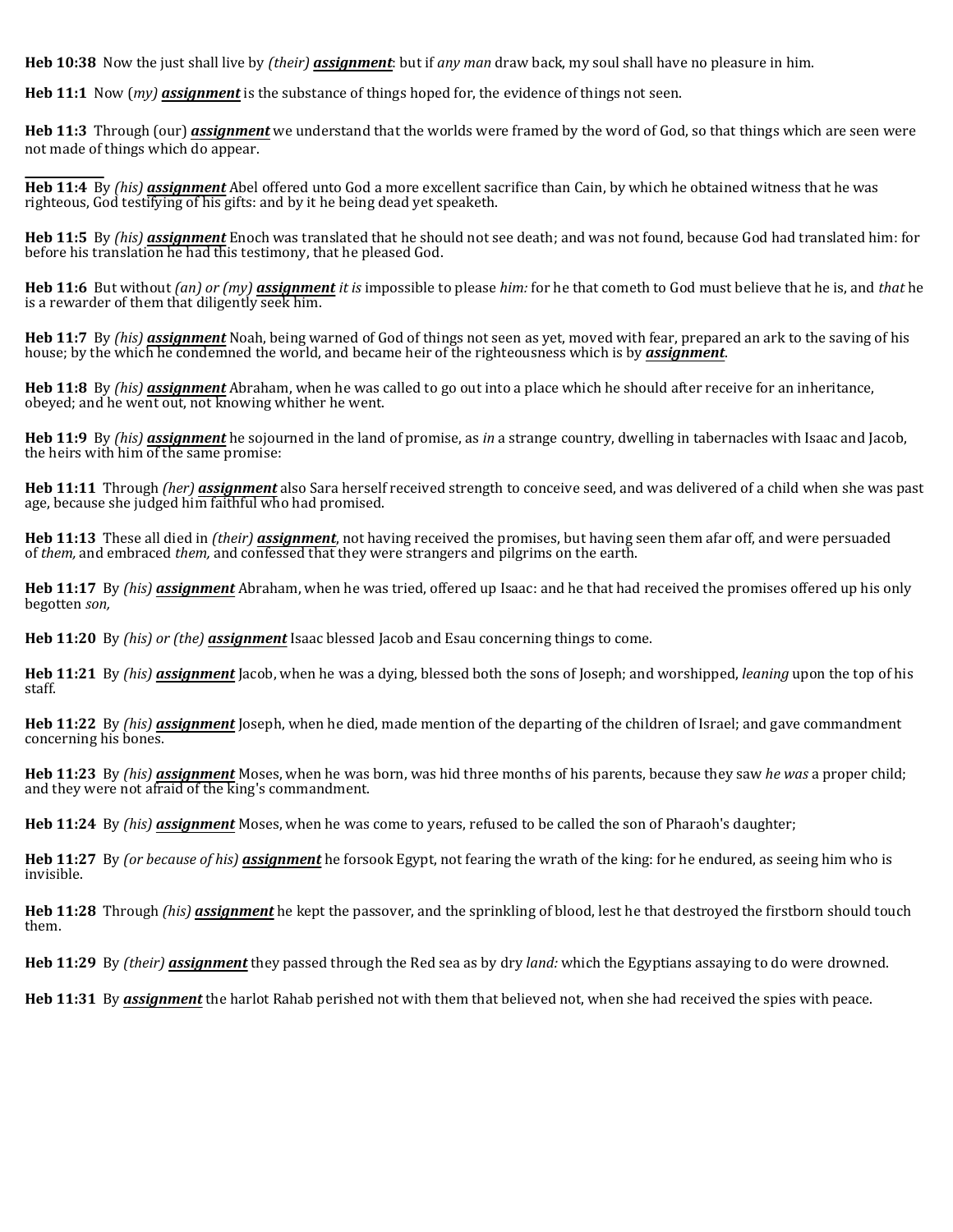**Heb 11:30** By *(or because of their) assignment* the walls of Jericho fell down, after they were compassed about seven days.

**Heb 11:33** Who through *(the) assignment* subdued kingdoms, wrought righteousness, obtained promises, stopped the mouths of lions,

**Heb 11:39** And these all, having obtained a good report through *(their) assignment*, received not the promise:

**Heb 12:2** Looking unto Jesus the author and finisher of (*our) assignment*; who for the joy that was set before him endured the cross, despising the shame, and is set down at the right hand of the throne of God.

**Heb 13:7** Remember them which have the rule over you, who have spoken unto you the word of God: whose *assignment (we should)* follow, considering the end of *their* conversation.

**James 1:3** Knowing *this,* that the trying of (*your) or (my) assignment* worketh patience.

**James 1:6** But let him ask in *(agreement with his) assignment*, nothing wavering. For he that wavereth is like a wave of the sea driven with the wind and tossed.

**James 2:1** My brethren, *(you)* have not the *assignment* of our Lord Jesus Christ, *the Lord* of glory, with respect of persons *(because the Lord is no respector of persons and does not treat people differently based on who they are or what their "earthly" status is.)*

**James 2:5** Hearken, my beloved brethren, Hath not God chosen the poor of this world rich in *(their) assignment*, and heirs of the kingdom which he hath promised to them that love him?

**James 2:14** What *doth it* profit, my brethren, though a man say he hath *(an) assignment*, and have not works? can *(an) assignment* save him?

**James 2:17** Even so *(your) assignment*, if it hath not works, is dead, being alone.

**James 2:18** Yea, a man may say, Thou hast *(an) assignment*, and I have works: shew me thy *assignment* without thy works, and I will shew thee my *assignment* by my works.

**James 2:20** But wilt thou know, O vain man, that *(your) assignment* without works is dead?

**James 2:22** Seest thou how *(his) assignment* wrought with his works, and by works was *(his) assignment* made perfect?

**James 2:24** Ye see then how that by works a man is justified, and not by *(his) assignment* only.

**James 2:26** For as the body without the spirit is dead, so *(an) assignment* without works is dead also.

**James 5:15** And the prayer of *(your) assignment* shall save the sick, and the Lord shall raise him up; and if he have committed sins, they shall be forgiven him.

**1Pe 1:5** Who are kept by the power of God through (your) *assignment* unto salvation ready to be revealed in the last time.

**1Pe 1:7** That the trial of your *assignment*, being much more precious than of gold that perisheth, though it be tried with fire, might be found unto praise and honour and glory at the appearing of Jesus Christ:

**1Pe 1:9** Receiving the end of your *assignment*, *even* the salvation of *your* souls.

**1Pe 1:21** Who by him do believe in God, that raised him up from the dead, and gave him glory; that your *assignment* and hope might be in God.

**1Pe 5:9** Whom resist stedfast in (*your) assignment*, knowing that the same afflictions are accomplished in your brethren that are in the world.

**2Pe 1:1** Simon Peter, a servant and an apostle of Jesus Christ, to them that have obtained like precious *assignment* with us through the righteousness of God and our Saviour Jesus Christ;

**2Pe 1:5** And beside this, giving all diligence, add to your *assignment* virtue; and to virtue knowledge;

**1Jn 5:4** For whatsoever is born of God overcometh the world: and this is the victory that overcometh the world, *even (your) assignment*.